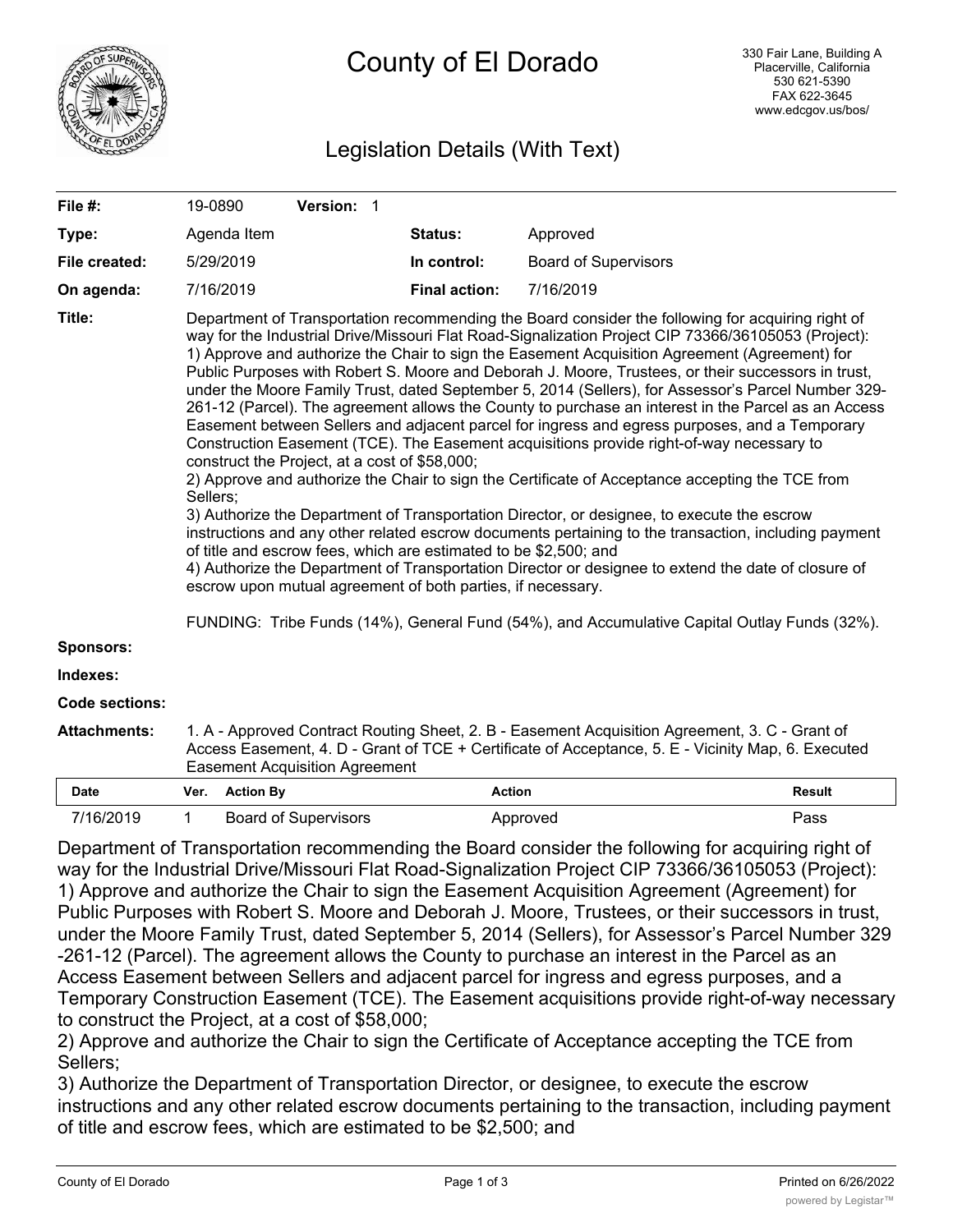4) Authorize the Department of Transportation Director or designee to extend the date of closure of escrow upon mutual agreement of both parties, if necessary.

**FUNDING:** Tribe Funds (14%), General Fund (54%), and Accumulative Capital Outlay Funds (32%). **DISCUSSION/BACKGROUND**

Construction of the Sheriff's new Public Safety Facility requires installation of a traffic signal at the Industrial Drive/Missouri Flat Road intersection to accommodate traffic utilizing the facility. Intersection improvements include installation of a traffic signal controller and cabinet, detector loops, and widening of both Missouri Flat Road and Industrial Drive to accommodate turn lanes.

Missouri Flat Road will be widened north and south of the intersection for right and left turn lanes. Industrial Drive will also be realigned slightly to the south and widened to accommodate a left turn lane and improve sight distance at the intersection. Concrete curb ramps will be constructed to Americans with Disabilities Act standards at three of the intersection legs along with crosswalks to accommodate pedestrians along Missouri Flat Road and Industrial Drive. The roadway pavement sections of Missouri Flat Road and Industrial Drive will also be reconstructed within the Project limits.

The Department of Transportation (Transportation) is currently in the Right of Way phase of the Project. In addition to the Temporary Construction Easement, the County proposes to acquire an Access Easement and Agreement (Access Easement) by and between the Seller and the adjacent parcel known as Assessor's Parcel Number (APN) 329-261-13. The County has no ownership or interest in the Access Easement. The purpose of the Access Easement is to replace access to APN 329-261-13, which is being cut off due to construction of the Project.

### **ALTERNATIVES**

If the Easement Acquisition Agreement is not approved, the County will not be able to acquire this necessary right of way for the proposed Project, and the Project will not proceed as planned.

#### **PRIOR BOARD ACTION**

1) March 8, 2016, 14-0133, Certified Final Environmental Impact Report adopted for the Public Safety Facility Project

2) June 26, 2018, 18-0616, 2018 Capital Improvement Program Book adopted, includes Project 3) October 16, 2018, 18-1493, Addendum to the Certified Final Environmental Impact Report for Public Safety Facility Project

4) March 12, 2019, 19-0375, Transportation approved to begin right-of-way negotiations with Sellers

#### **OTHER DEPARTMENT/AGENCY INVOLVEMENT**

County Counsel has reviewed and approved the Easement Acquisition Agreement.

#### **CAO RECOMMENDATION/COMMMENTS**

It is recommended that the Board approve this item.

#### **FINANCIAL IMPACT**

Costs for this project have been divided among several funding sources. As part of the Fiscal Year 2018-19 Budget, the Board allocated \$1,241,000 in General Fund for the intersection due to the need for improvements at the Public Safety Facility. \$750,000 was allocated in Accumulative Capital Outlay funding. Transportation recommended that \$159,000 in Tribe Agreement funding be used for the remaining costs. The cost for the Industrial intersection has increased by \$155,000 due to the addition of traffic signal communication conduit, future Intelligent Traffic System (ITS) communication